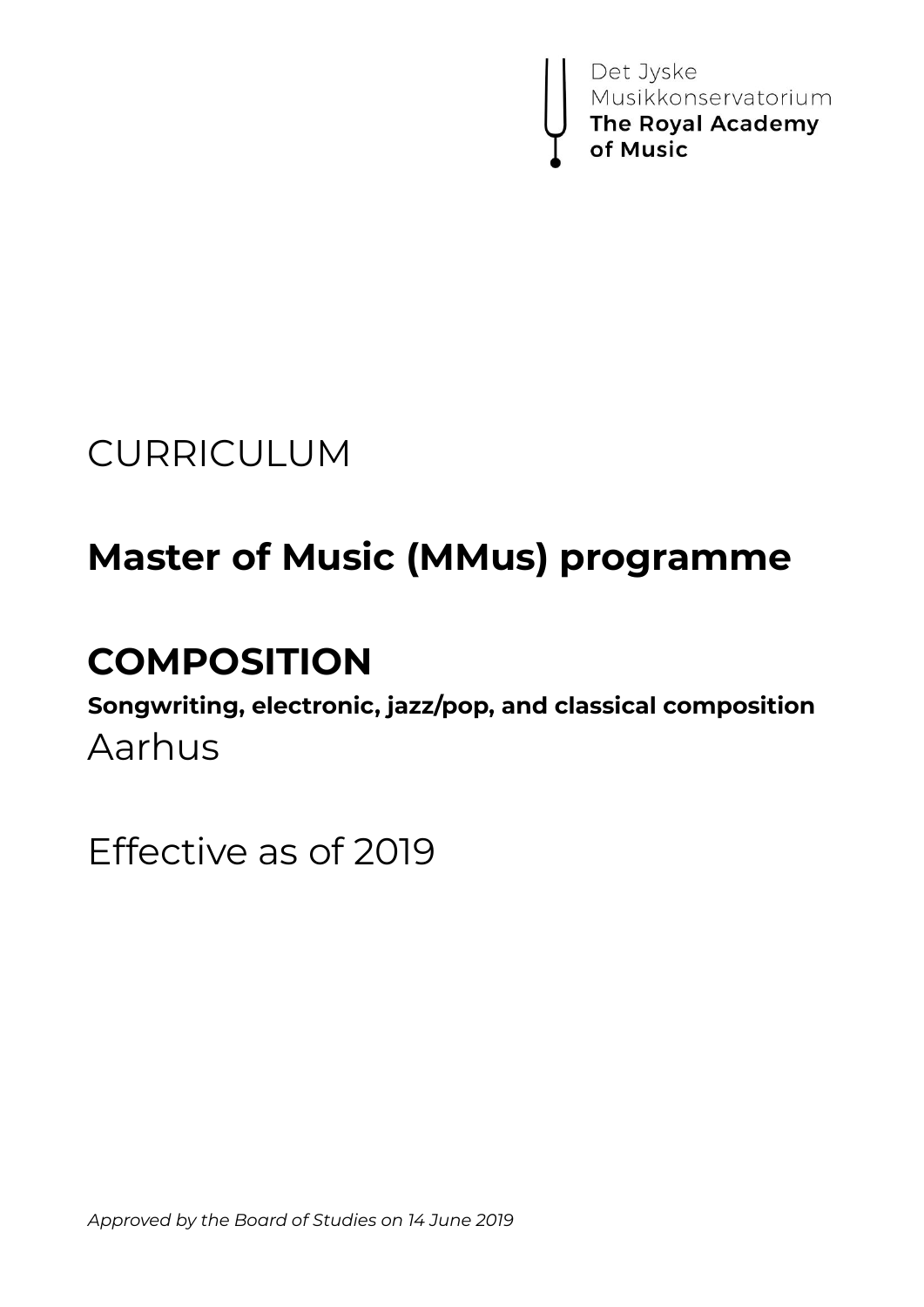

### **Content**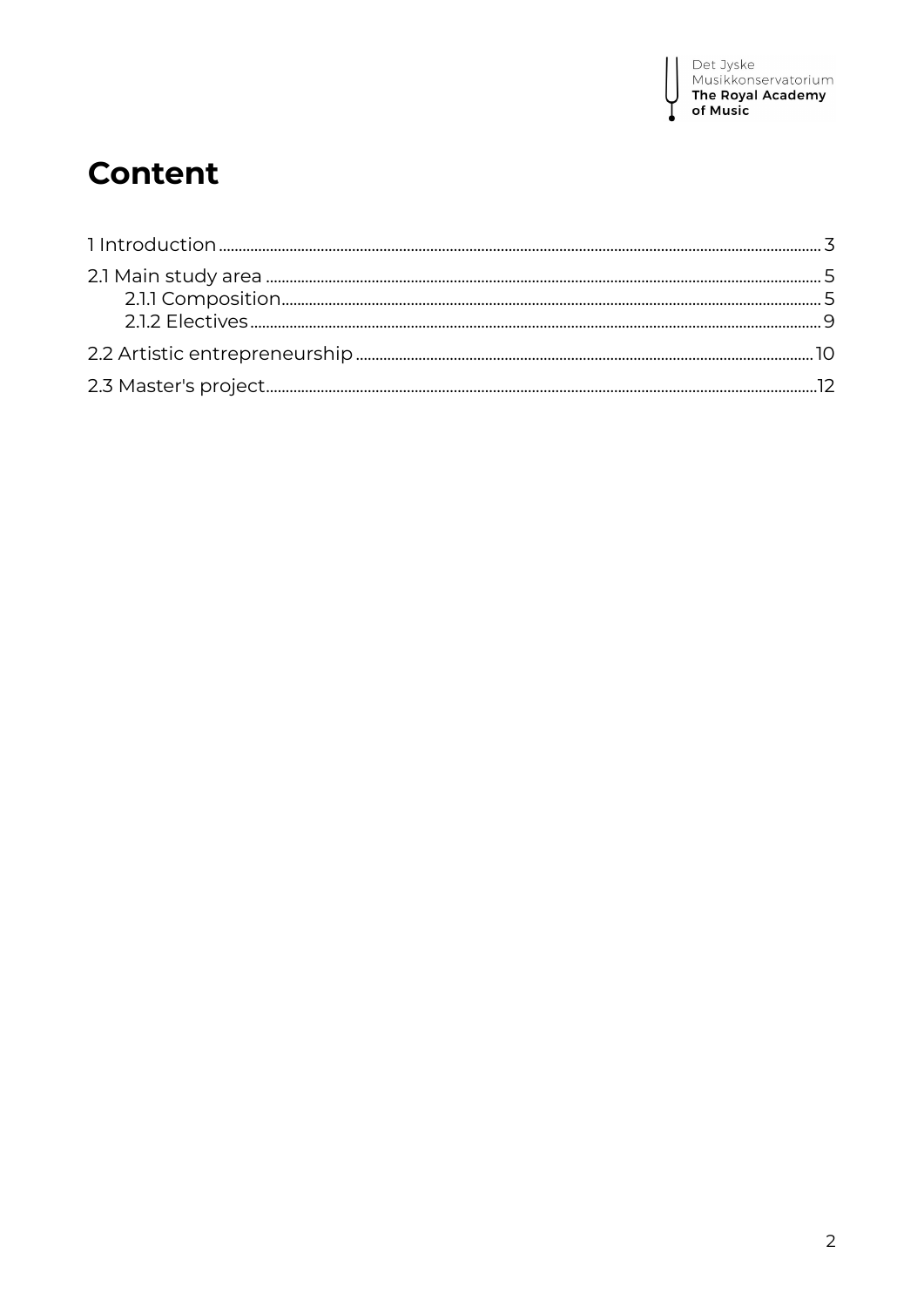## **1 Introduction**

**Composition** is a 2-year MMus programme at the Royal Academy of Music where students work with composition and/or songwriting in an artistic and reflective manner. Taking the student's compositions as a starting point, the programme includes a broad range of subjects and projects that form the basis for the student's choices in relation to an active future career.

The programme focuses on the student's composition skills and artistic expression. The student takes one of the following main study areas as his/her starting point:

- Songwriting composition
- Songwriting
- Jazz/pop composition
- Classical composition

Joint electives, project weeks, and seminars for all composition programmes provide opportunities for collaboration across main study areas. The programme is concluded with a Master's project where the student specialises in a particular subject. Applications must be made for each main study area separately.

The programme subjects are divided into the following fields:

- Main study area: subjects where the student works in an investigative, creative, and methodical manner as well as subject immersion that supports this aspect
- Electives: subjects where the student can work with e.g. artistic communication, technical ability, and/or pedagogical practice
- Artistic entrepreneurship: subjects and projects where the student gains experience as an entrepreneur and manager of dynamic processes and acquires career management tools, based on his/her artistic practice
- Master's project: specialisation including guidance and immersion in a subject chosen by the student

The elements of the programme are credited with ECTS points based on an assessment of the workload involved in the subjects.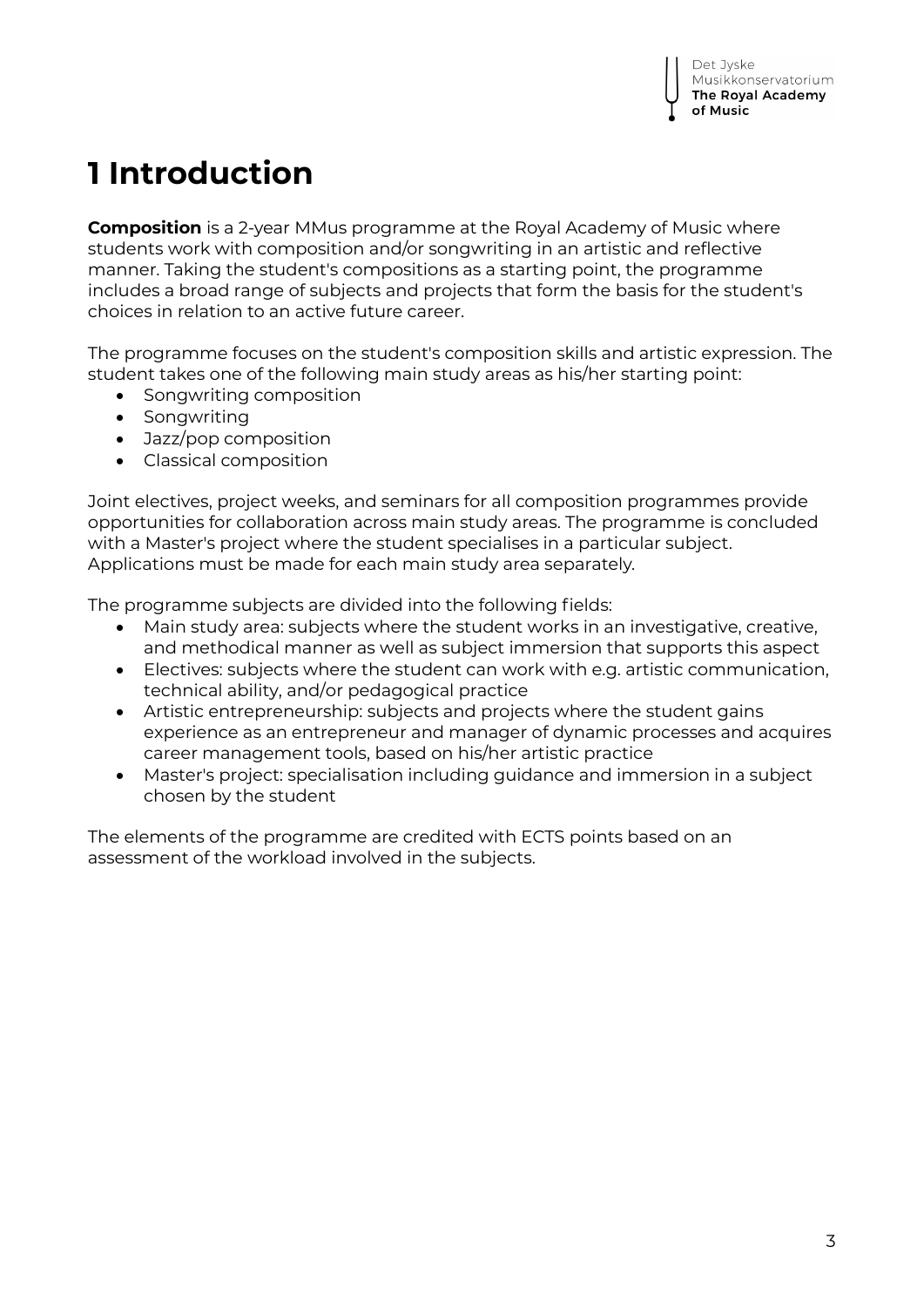

### **2 Programme content, individual subjects, and examinations**

|                           | Ist sem | 2nd sem | 3rd sem | 4th sem | Total |
|---------------------------|---------|---------|---------|---------|-------|
| Main study area           |         |         |         |         |       |
| Composition               | 15      | 15      | 10      | 1C      | 50    |
| Electives                 | 10      | 10      | חו      |         | 35    |
| Artistic entrepreneurship |         |         |         |         | 10    |
| Master's project          |         |         | 10      | 15      | 25    |
| Total                     | 30      | 30      |         | 30      | 12C   |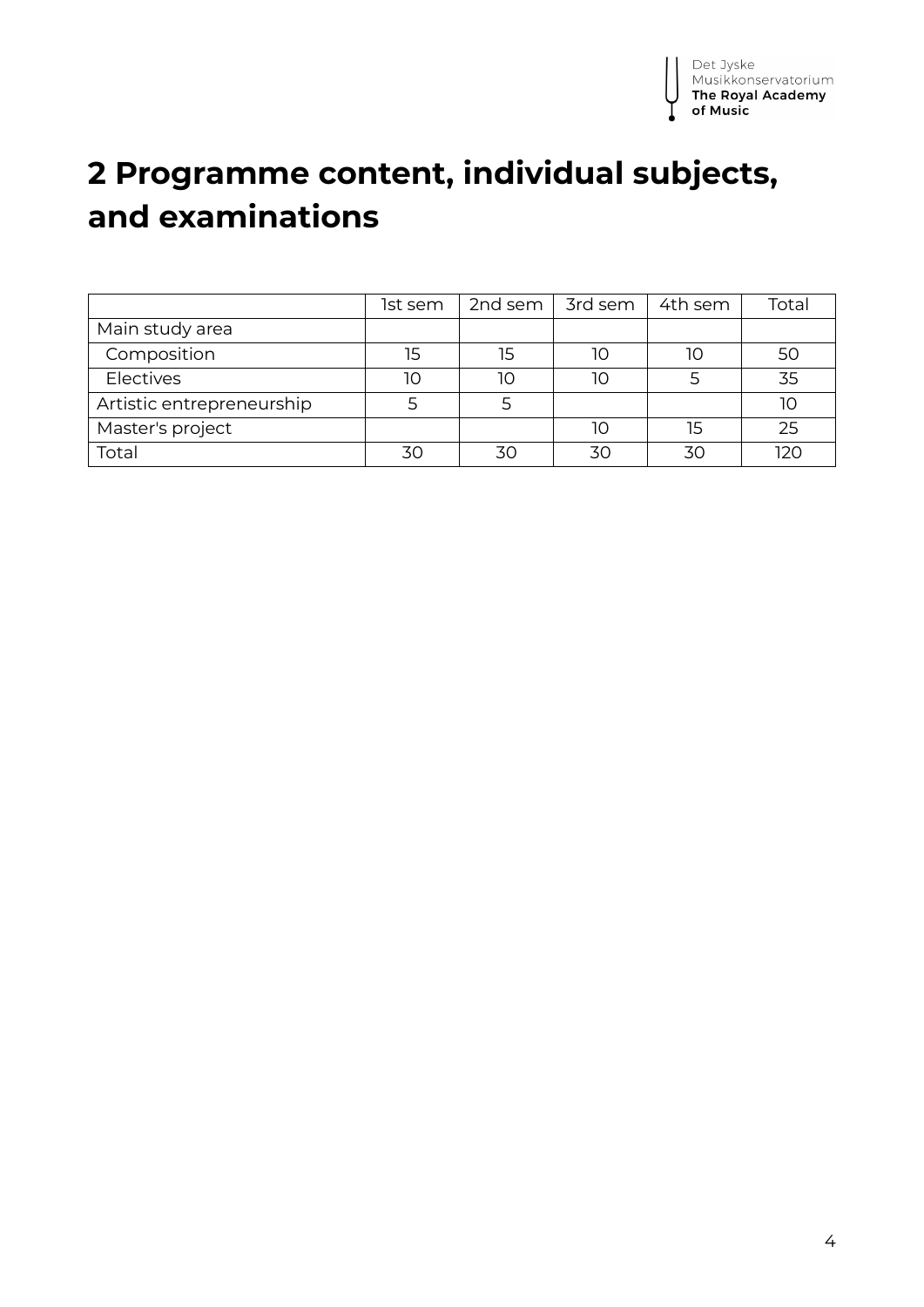## **2.1 Main study area**

### **2.1.1 Composition**

### **Objective**

Upon completion of the course, the student:

- Understands and is able to reflect on practice and choice of methods in relation to his/her own further artistic development
- Has mastered artistic and composition technical skills and forms of expression
- Commands critical and analytical approaches to music and musical practice
- Is able to assess and choose among artistic forms of expression, create relevant solution models, and make informed and reflected artistic decisions
- Is able to work with artistic communication and discuss music related and professional problems with peers as well as non-specialists
- Is able to manage complex and unpredictable creative challenges in the development and realisation of his/her career as a composer in a globalised world
- Can independently commence and lead cross-disciplinary collaboration in the composer, songwriter, and/or communicator role
- Is able to act professionally as regards responsibilities and ethics
- Is able to independently assume responsibility for his/her own learning needs, specialisation options, and potential for creative development, and to prioritise and structure his/her time and work efforts

### **Content**

The Composition main study area is divided into four main areas: electronic composition, songwriting, classical composition, and jazz/pop composition. Applications must be made for each main study area separately.

### *Songwriting*

The Songwriting main study area focuses on developing the student's artistic practice in experimental as well as commercial contexts. Work is divided into the main areas composition, lyrics, and production of the student's own songs and songs written for other artists. Tuition includes individual work and co-writing, and it may include crossdisciplinary cooperation.

Immersion area: In addition to the above, the student selects a relevant subject area that supports his/her individual artistic practice.

### *Electronic composition*

The Electronic composition main study area focuses on developing the student's artistic practice in experimental as well as commercial contexts. Work is based on composition technical, aesthetic, and stylistic trends in electronic music and draws on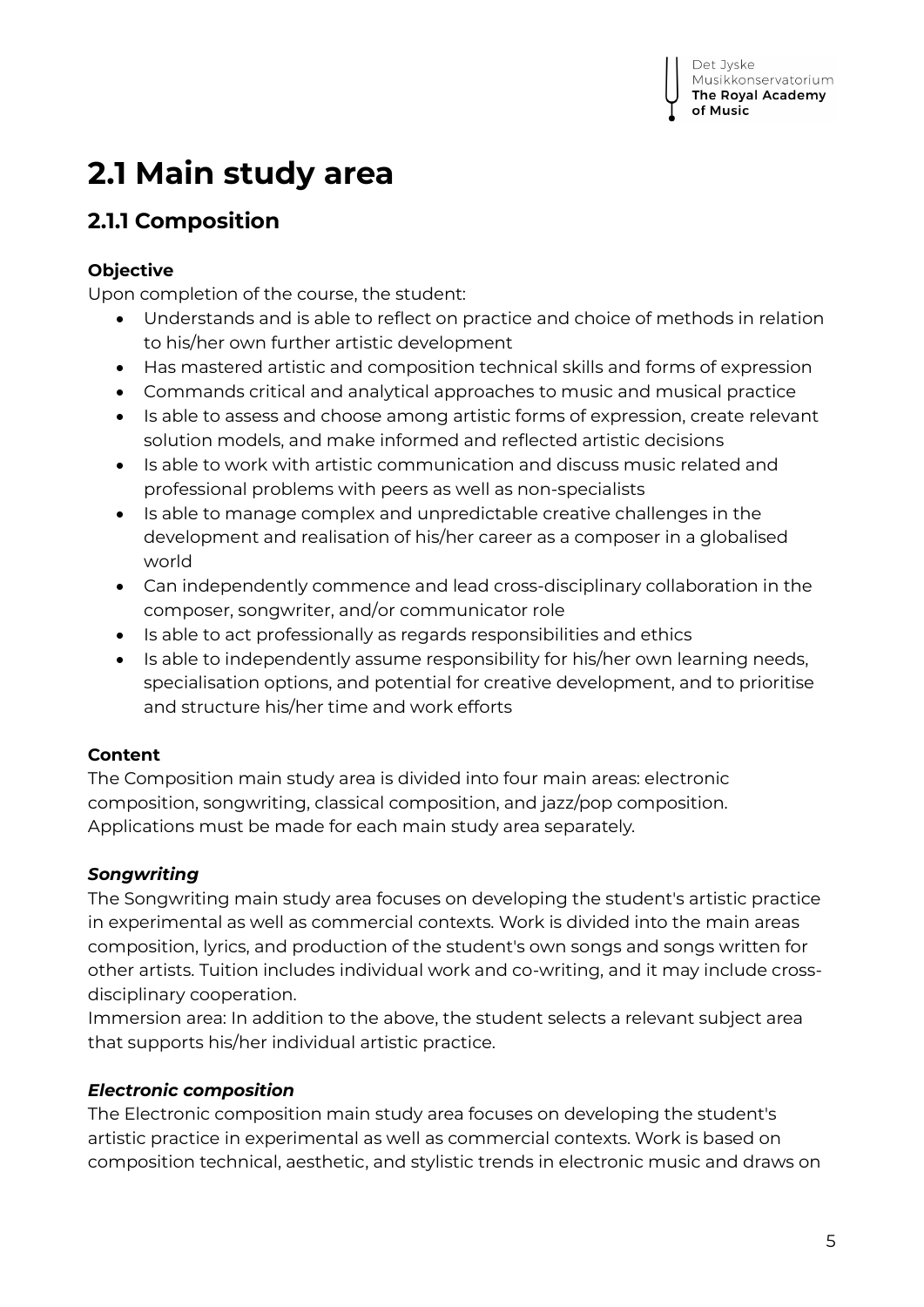

relevant knowledge of topics such as programming, signal processing, and acoustics. Immersion area: In addition to the above, the student selects a relevant subject area that supports his/her individual artistic practice.

### *Jazz/pop composition*

The Jazz/pop composition main study area focuses on developing the student's artistic practice in experimental as well as commercial contexts. Work is based on knowledge of composition technical, aesthetic, and stylistic trends in an inclusive understanding of music that is expressed in work with different types of ensembles, collaboration with other art forms, and various types of notation and communication.

Immersion area: In addition to the above, the student works with instrumentation to support his/her individual artistic practice.

### *Classical composition*

The Classical composition main study area focuses on developing the student's artistic practice. Work is based on knowledge of composition technical, aesthetic, and stylistic trends in classical music, and it relates to musical and technical practice, repertoire, literature, methods, and theory from contemporary music.

Immersion area: In addition to the above, the student selects a relevant subject area that supports his/her individual artistic practice.

### **Tuition and work formats**

Class tuition, individual guidance, project weeks, and joint seminars for all composition programmes

The first year is concluded with an individual presentation from each student followed by peer evaluation. The presentation is part of tuition and is not an examination.

The student hands in 10-25 minutes of music created on the first year and a written reflection assignment. Works can be handed in as scores and/or audio files.

The scope of the written assignment must be 3-5 pages excluding annexes (lyrics, scores, descriptions, etc.). If one or more works were written with others (co-writing), each student accounts for his/her part of the work.

The music is presented to the other main study area students. The student prepares an oral presentation of the works submitted and the reflection assignment. The presentation and the works are subsequently evaluated orally by fellow students and teachers.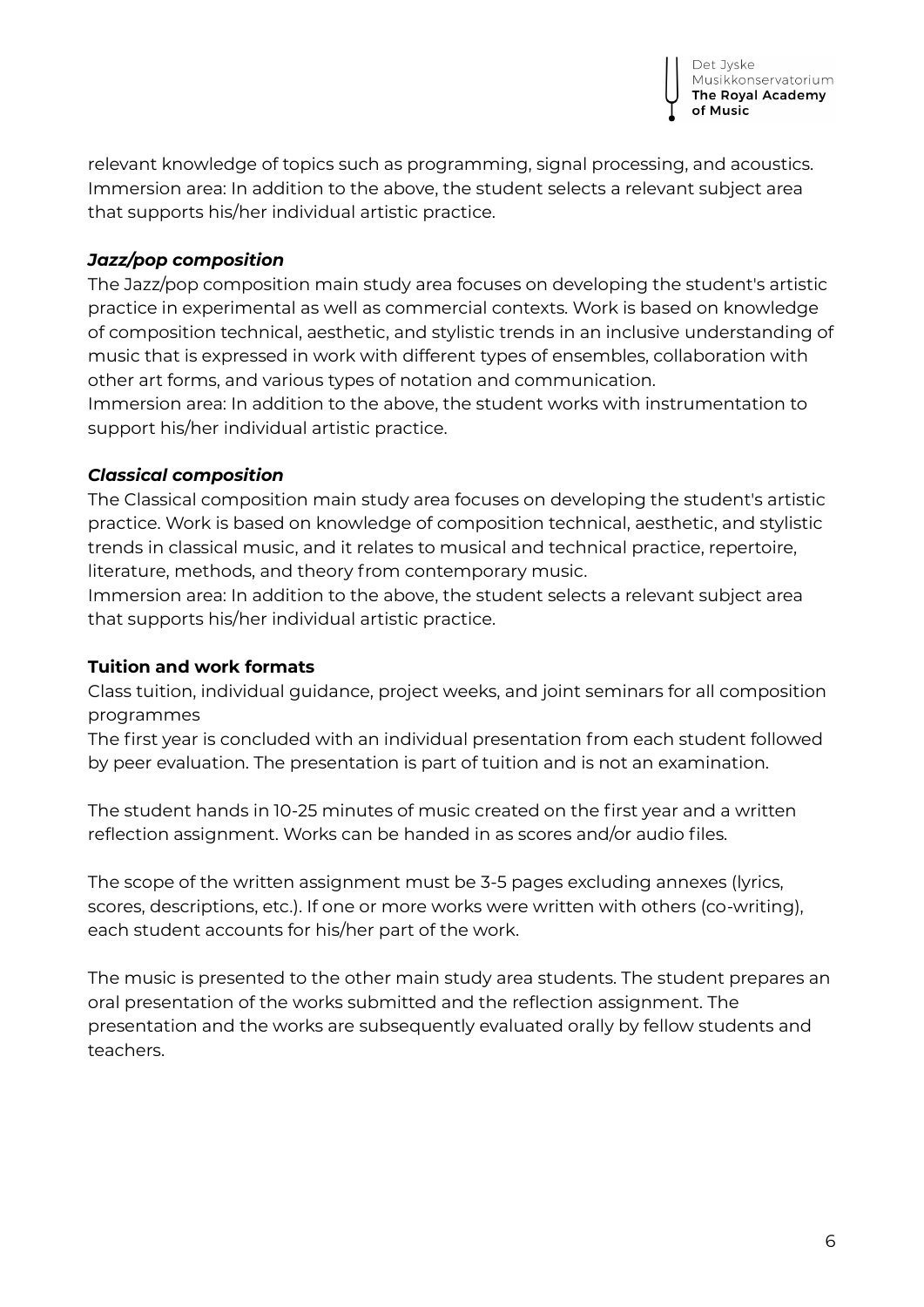

The assignment may include the following:

- A reflection on practice and choice of methods in relation to the student's own artistic practice
- A description of technical knowledge of e.g. mixing, production, acoustics, programming, or signal processing in the applied artistic practice
- Details of the student's own development process
- For songwriting students: artistic and stylistic deliberations in relation to the work with composition, lyrics, and production
- A reflection on the context and possibly audience of the compositions

Sound files must be in .mp3 or .aac format. Video materials (if any) must be handed in as active links.

The works and the reflection assignment are handed in digitally according to instructions from the Study Administration and by the date communicated by the Study Administration, but no later than 14 days before the evaluation.

**Semesters**

1st to 4th semester

**Scope**

50 ECTS

### **Evaluation and examination regulations**

After the 4th semester: examination and written assignment THE STUDENT MUST CHOOSE BETWEEN THE FOLLOWING TWO EXAMINATION FORMS. THIS CHOICE MUST BE COMMUNICATED TO THE STUDY ADMINISTRATION BY 1 OCTOBER ON THE 3RD SEMESTER.

The assignment must be handed in by the date communicated by the Study Administration.

The student hands in 20-30 minutes of music created on the MMus programme. If one or more works were written with others (co-writing), each student accounts for his/her part of the work.

Works must be handed in as scores, sound recordings, video, or other.

In addition, a 3-5-page written assignment must be handed in. Lyrics, scores, and/or descriptions must be included as annexes. The assignment must include a reflection of the intentions, creation, form, context, or other relevant parameters of the works.

At a public presentation, the student carries out a technical and aesthetic presentation of at least one of the works handed in and also accounts for his/her artistic intentions.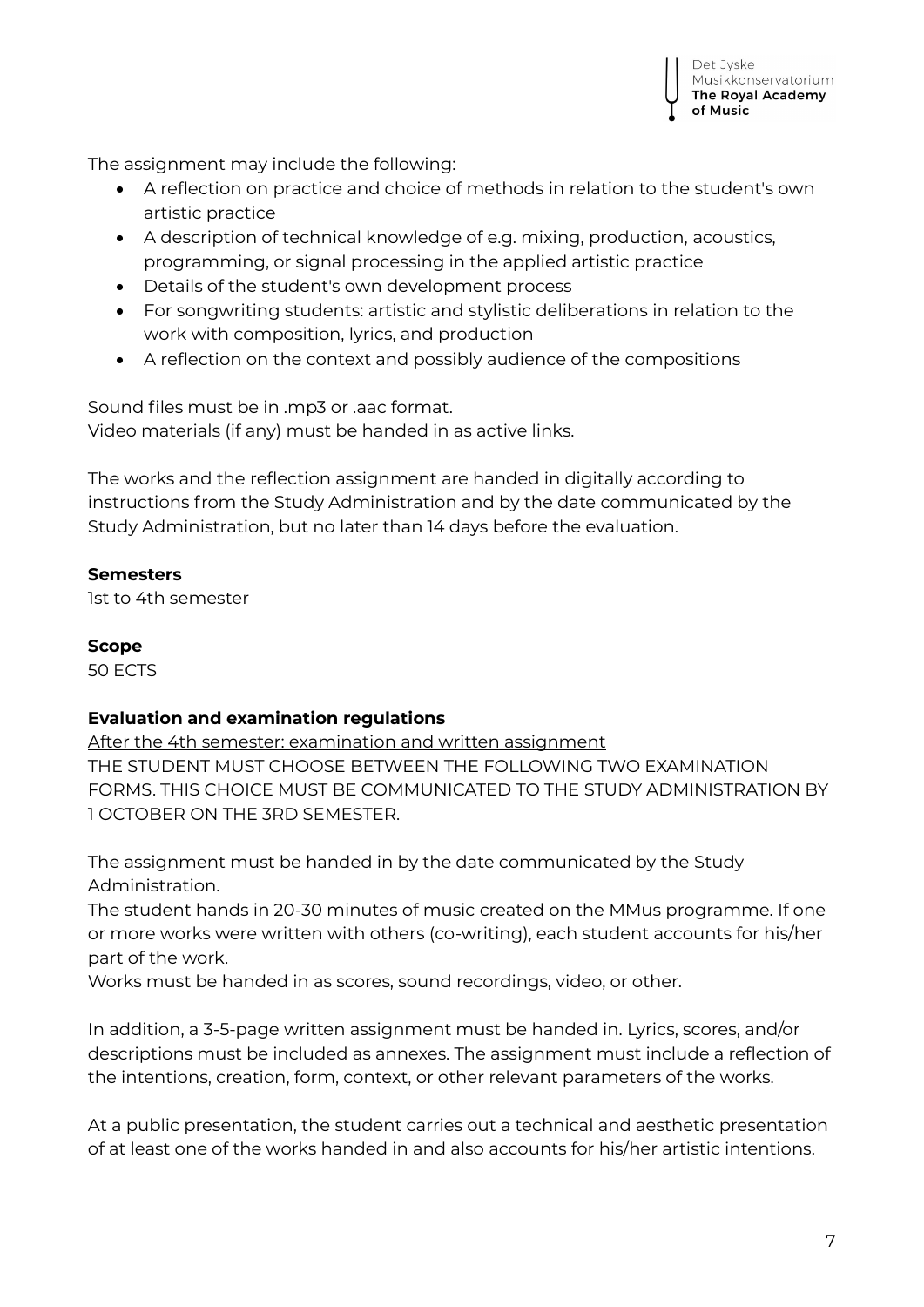Student presentation: 20 minutes. Interview: 25 minutes. Total duration including deliberation: 65 minutes

OR

The assignment must be handed in by the date communicated by the Study Administration.

A 3-5-page written assignment must be handed in. Lyrics, scores, and/or descriptions must be included as annexes. The assignment must include a reflection on the form, intention, creation, context, or similar of the works.

At a public concert, the student presents his/her compositions at a 30-minute performance. This is followed by an interview about the works in relation to the written assignment and the performance experience.

Concert: 30 minutes. Interview: 15 minutes Total duration including deliberation: 75 minutes

*Marking and evaluation*

External marking. Grade and a written statement. The assessment must reflect to what extent the objectives have been achieved.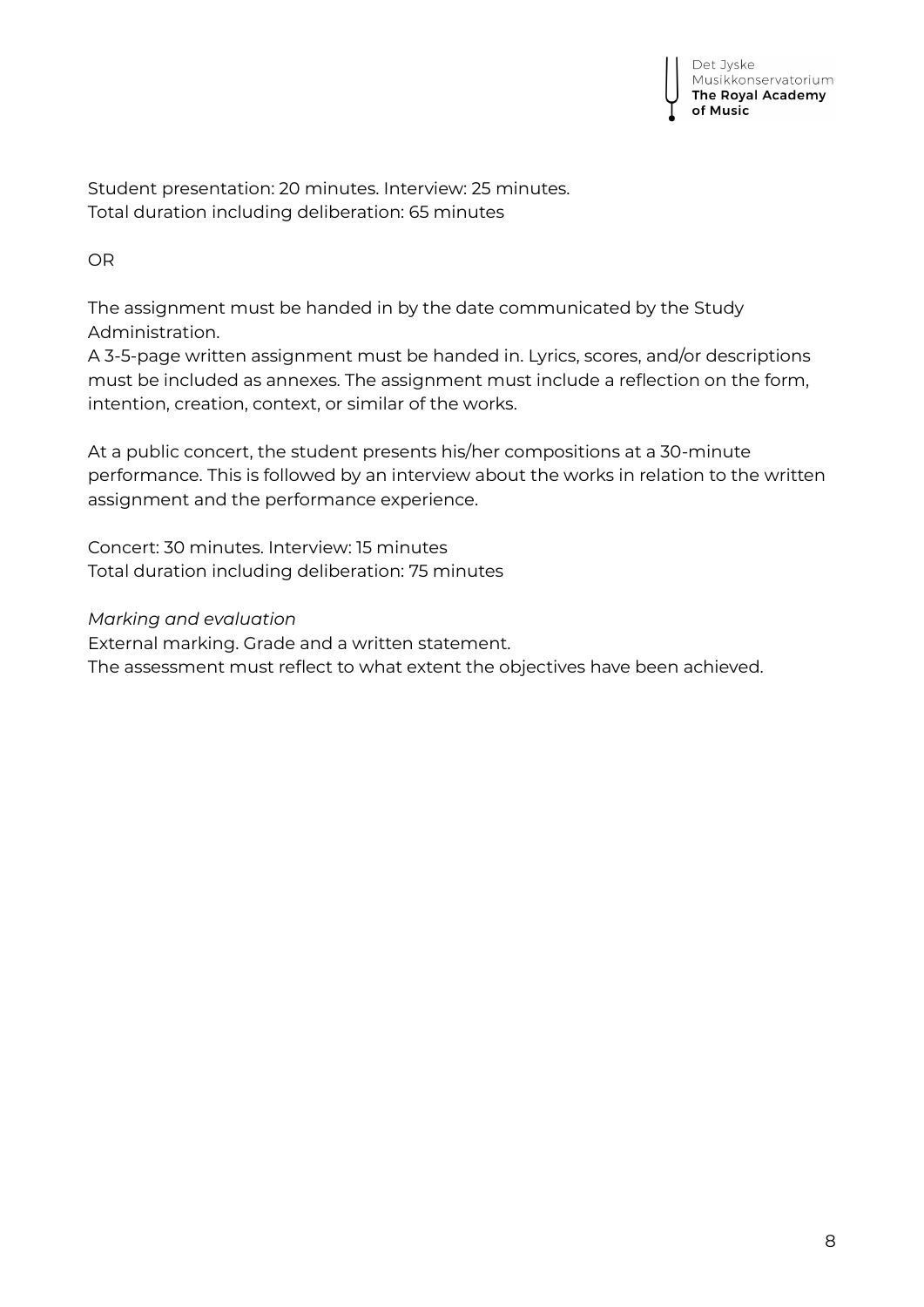### **2.1.2 Electives**

Every year, the Academy offers a number of pedagogical and artistic electives of 5 ECTS or 10 ECTS. The ECTS workload is stated in the description of each elective. A total of 35 ECTS is to be earned from electives. The student may choose between pedagogical and artistic electives as he/she pleases.

### **Content and objectives**

The content and related objectives of the electives are stated in the descriptions of each elective.

### **Tuition and work formats**

Electives are primarily executed as class tuition. Where relevant, however, other options are possible; this will be stated in the description of each elective.

### **Semesters and scope**

1st semester – 10 ECTS 2nd semester – 10 ECTS 3rd semester – 10 ECTS 4th semester – 5 ECTS

### **Evaluation and examination regulations**

Certificate with the evaluation Approved/Not approved. This certifies that the objectives have been achieved at a level at least corresponding to a Pass, and that current attendance rules have been followed.

Some pedagogical electives are evaluated as follows using internal censorship. When relevant, this is stated in the elective catalogue:

Internal marking. Grade.

The assessment must reflect to what extent the objectives have been achieved.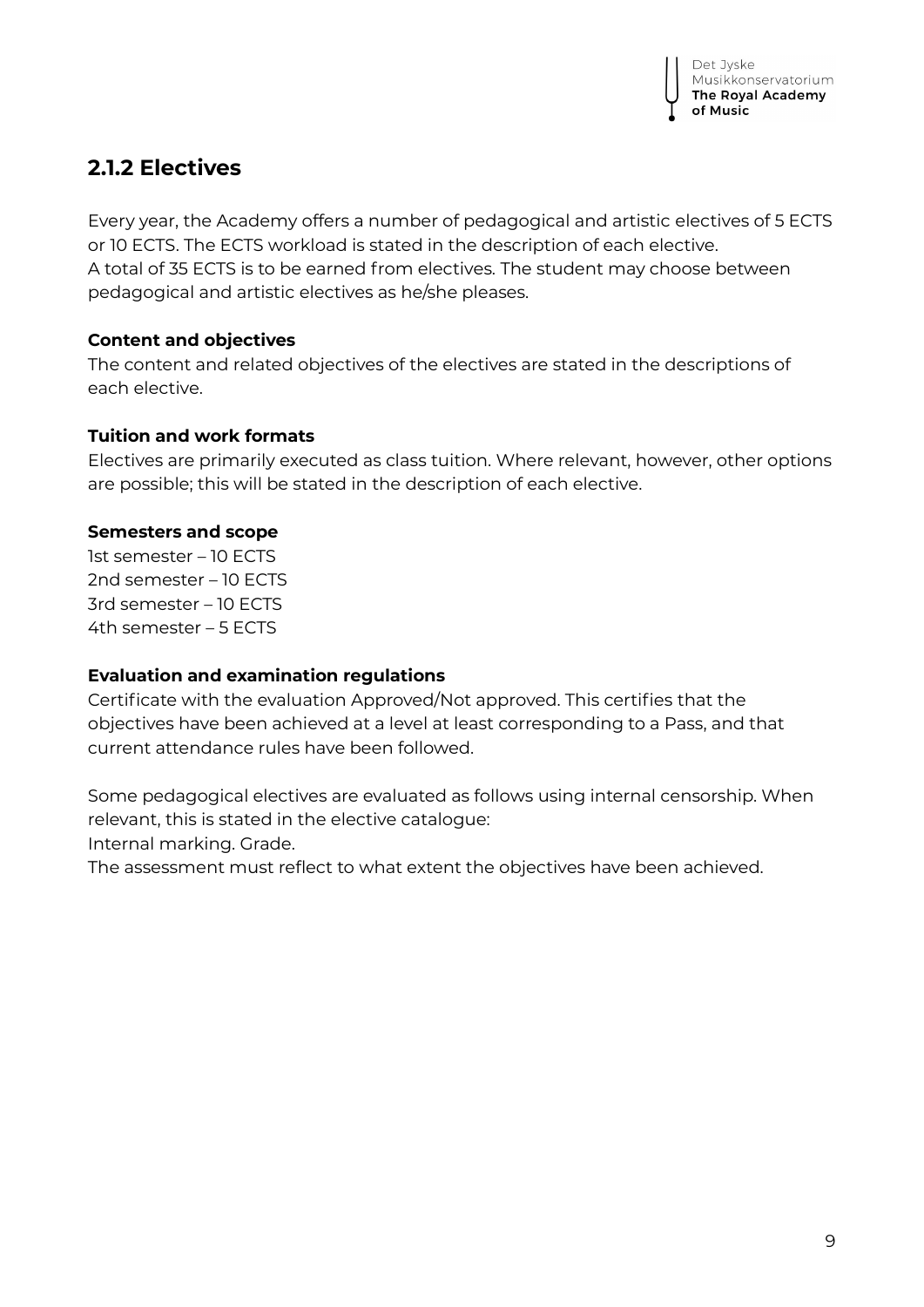## **2.2 Artistic entrepreneurship**

### **Objective**

Upon completion of the course, the student:

- Possesses specialist knowledge of the music business and culture in an international context
- Understands and is able to reflect on professional practice and the complex relations between music industry players
- Is able to assess challenges and issues in relation to his/her career, create relevant solution models, and make informed and reflected career decisions
- Is able to communicate his/her own artistic profile and discuss vocational issues in relation to peers, audiences, and media
- Can commence and lead independently in various professional contexts, participate in cross-disciplinary artistic collaboration, and assume artistic citizenship
- Is able to independently assume responsibility for his/her own potential for creative development in a professional career context

### **Content**

The student's work with artistic entrepreneurship is based on the student's own projects and practice. Tuition seeks to support this and may include the following:

- Self-management
- Individual research
- Development of ideas
- Self-management
- Project design and management
- Communication
- Financials
- Music and issues in society
- Business plan
- Sales
- Marketing
- Partnerships and cooperation with other music industry players
- Cross-disciplinary artistic collaboration
- Artistic citizenship

1st semester is concluded with an assignment. This can be either a short written assignment (3 to 5 pages) or an oral presentation during class. 2nd semester: examination assignment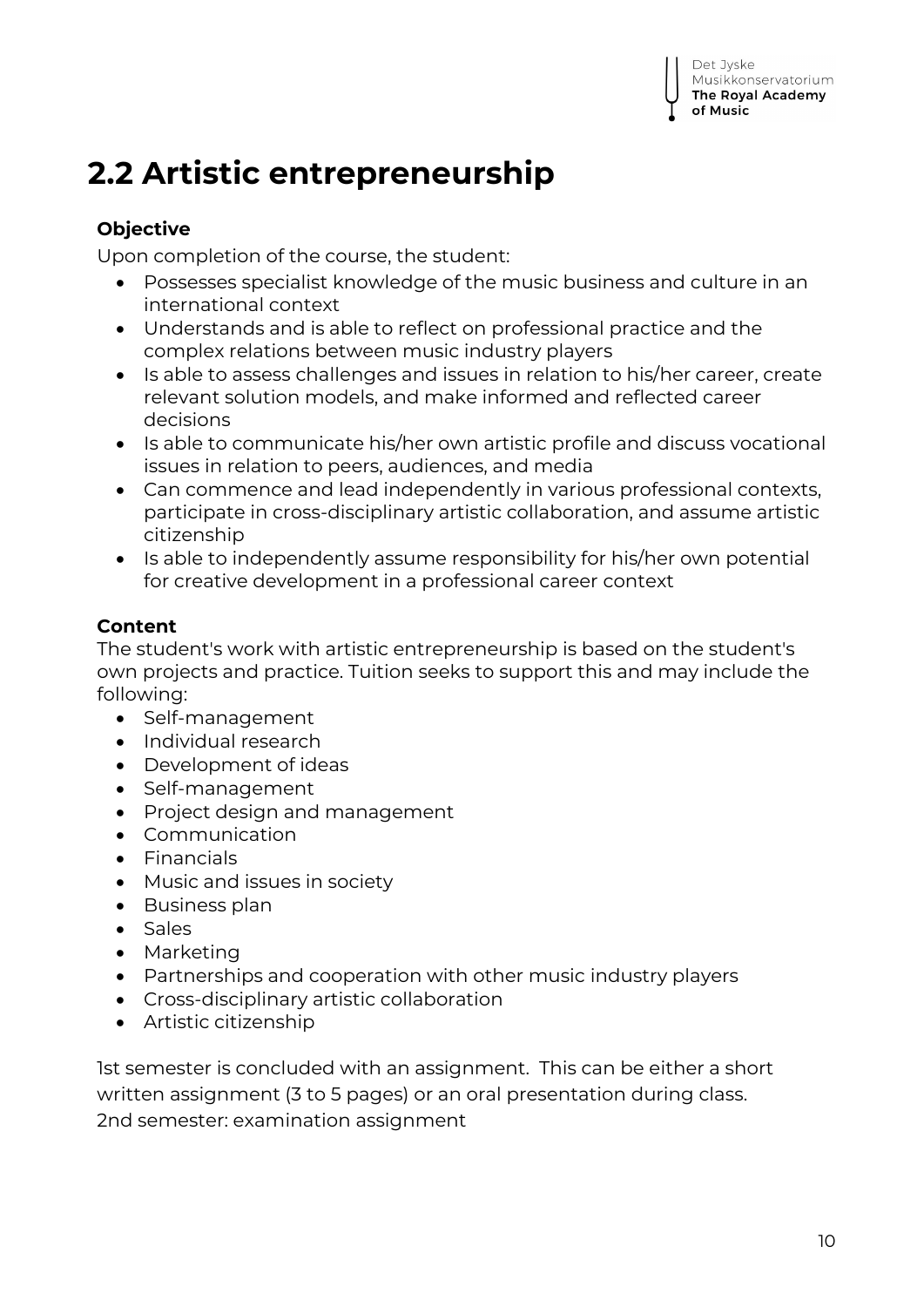Det Jyske Musikkonservatorium The Royal Academy of Music

### **Tuition and work formats**

Class tuition, seminars, and individual guidance

**Scope** 10 ECTS

**Semesters** 1st to 2nd semester

### **Evaluation and examination regulations**

After the 2nd semester: examination *Examination format* Oral examination (25 minutes) based on the examination assignment. Scope: 8-10 pages excluding annexes

The examination assignment must provide a perspective on central issues pertaining to the subject with relevant literature (theory and/or method). During the oral examination, the student relates theory to his/her own professional practice and uses this as a starting point for a reflection on his/her professional and personal development.

The assignment must be handed in by the date communicated by the Study Administration.

Total duration including deliberation: 40 minutes

*Marking and evaluation*

Internal marking. Grade.

The assessment must reflect to what extent the objectives of the course have been achieved.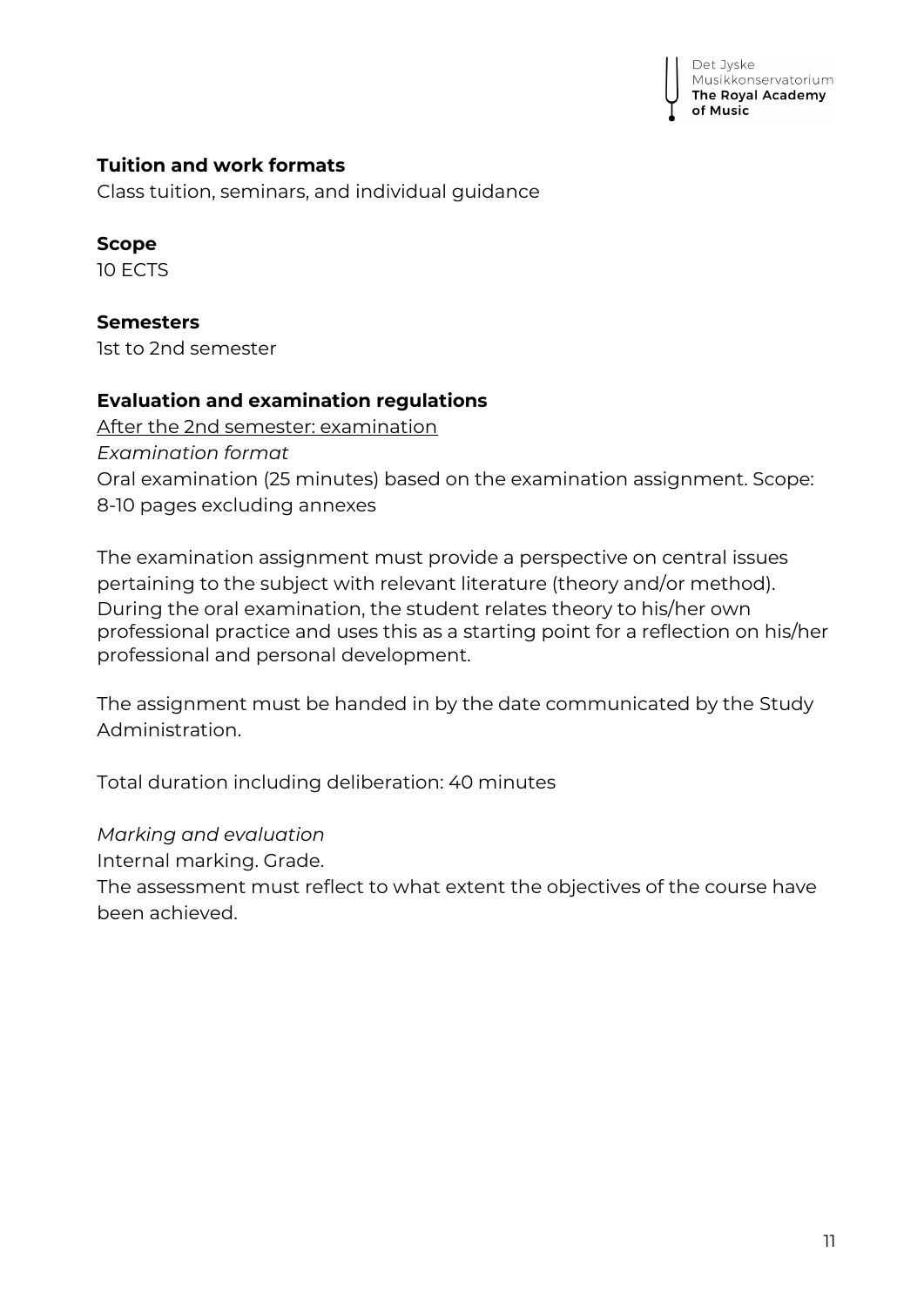### **2.3 Master's project**

### **Objective**

Upon completion of the course, the student:

- Possesses specialist knowledge of practice, methods, and theory within the chosen project area
- Understands and is able to reflect on his/her practice and choice of methods in relation to the project
- Has acquired mastery of relevant methods, tools, and forms of expression within the chosen project area
- Is able to identify project relevant knowledge and evaluate, create, and choose from project-related solution models
- Can communicate and discuss project ideas and results achieved verbally and in writing
- Is able to manage complex and creative challenges in relation to project work
- Is able to find relevant cooperation partners and act critically and professionally in vocational and/or cross-disciplinary cooperation
- Is able to assume responsibility for his/her own learning needs and potential for development in relation to project work and draft and manage a realistic schedule

### **Content**

The master's project builds upon (one or more of) the student's main study areas but may draw on cross-disciplinary approaches.

The student chooses and defines his/her own project. The project must include the following elements:

1) Work within one or more of the following areas

- a) Composition/songwriting/arrangement
- b) Professional artistic performance
- c) Pedagogics/communication
- d) Artistic entrepreneurship

2) Written assignment. Scope: 15-30 pages excluding annexes

The joint guidance classes for the master's project include tuition on assignment writing topics such as project formats, research methodology, interview technique, and literature searches. Tuition may be scheduled together with Artistic entrepreneurship.

### **Tuition and work formats**

The project is executed during the 3rd and 4th semesters. Individual project guidance is provided. In addition, the Master's project is prepared and supported in joint guidance classes.

### **Important dates**

### **1 April, 2nd semester**

The student submits the following to the project coordinator: a preliminary title and a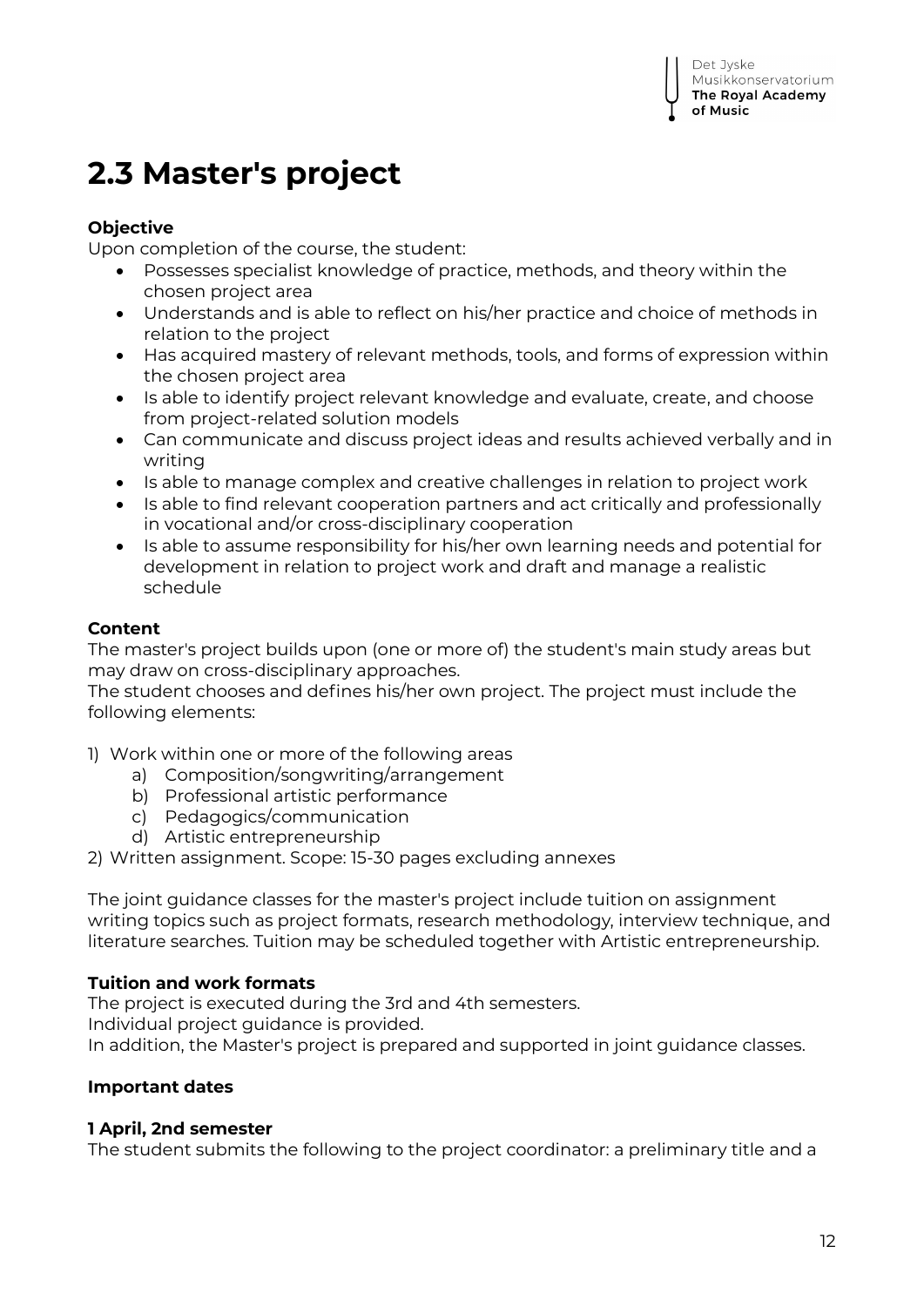

brief description of one or more project ideas, and a prioritised application for a project supervisor.

### **Early September, 3rd semester**

Introductory meeting with the project coordinator

The student is introduced to the scope, form, and opportunities of the master's project and is prepared for creating the project description.

Study groups of 3-6 students are set up.

The groups convene at least three times during the project period.

### **1 November, 3rd semester**

The project description is submitted for approval with the project coordinator. This first project description must include the following:

- Title
- Objective
- Motivation (personal and general)
- A description of the product (the content itself and the result of the project)
- A description of the process:
	- o preparation (literature, music references, interviews, etc.)
	- o elements of the project process (for example, rehearsals, recordings, work with composition/songwriting, cooperation partners, etc.)
- Schedule

### **1 February, 4th semester**

In consultation with the project supervisor, the student creates a final project description on which the rest of the work, and the evaluation of the project, are based. This project description is binding in relation to handing in the written project. The requirements of the descriptions are stated above.

### **15 April, 4th semester**

The written assignment is handed in. Scope: 15-30 pages excluding annexes The assignment is handed in along with all other relevant material that the board of examiners must be familiar with before the examination.

### **Semesters**

3rd to 4th semester

#### **Scope**

25 ECTS

### **Evaluation and examination regulations**

*Examination format*  A: Presentation (30 minutes) Depending on the nature of the project, the presentation may for example take the following forms:

- A concert incorporating oral communication
- A teaching situation using a project-related approach